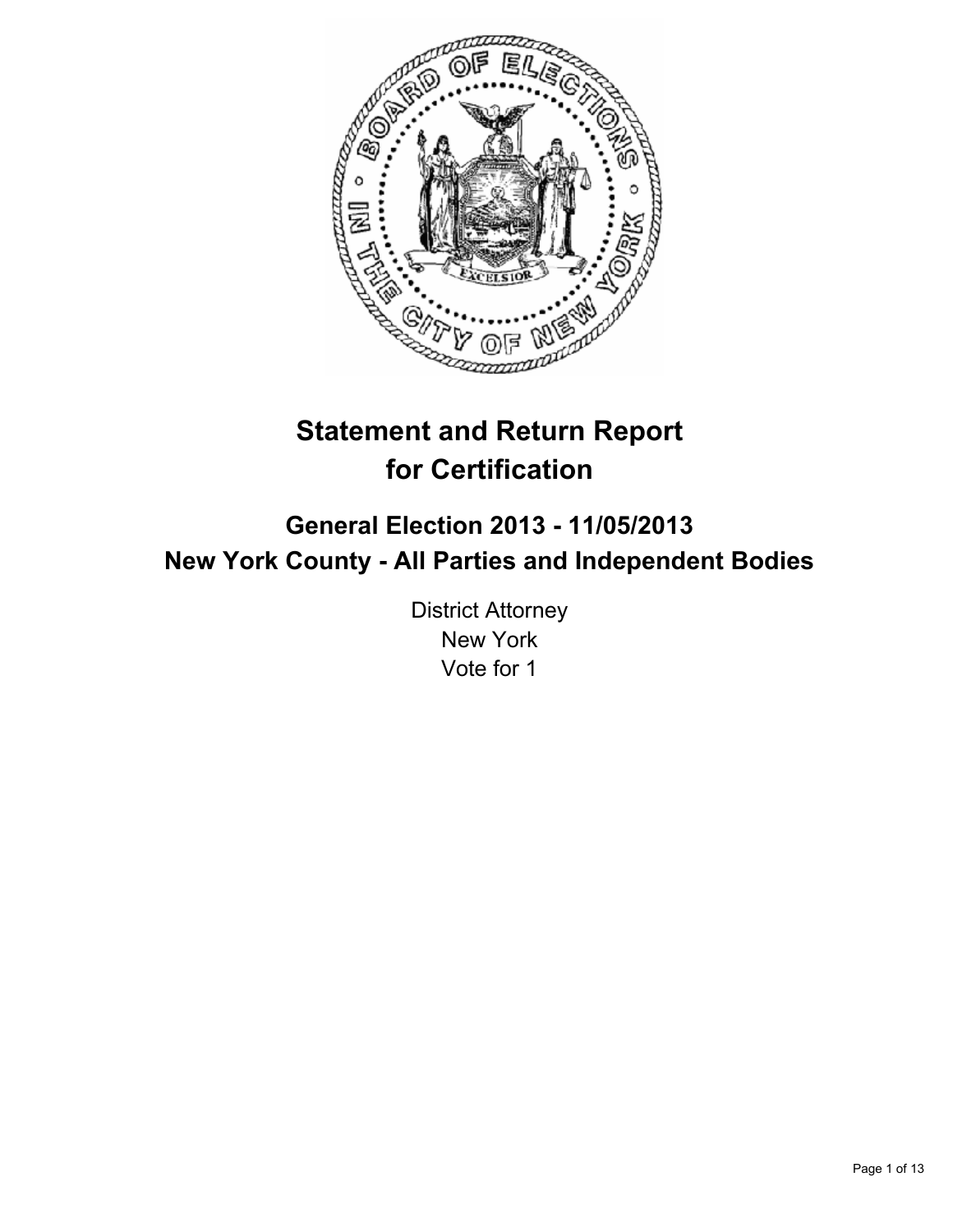

| PUBLIC COUNTER                                           | 16,552         |
|----------------------------------------------------------|----------------|
| <b>EMERGENCY</b>                                         | 0              |
| ABSENTEE/MILITARY                                        | 329            |
| <b>FEDERAL</b>                                           | 0              |
| <b>SPECIAL PRESIDENTIAL</b>                              | $\Omega$       |
| <b>AFFIDAVIT</b>                                         | 190            |
| <b>Total Ballots</b>                                     | 17,071         |
| Less - Inapplicable Federal/Special Presidential Ballots | 0              |
| <b>Total Applicable Ballots</b>                          | 17,071         |
| CYRUS VANCE JR. (DEMOCRATIC)                             | 10,887         |
| PETER J. GLEASON (REPUBLICAN)                            | 2,366          |
| <b>BERNARD GOETZ (WRITE-IN)</b>                          | 1              |
| DAN BOERER (WRITE-IN)                                    | 1              |
| DANIEL SQUADRON (WRITE-IN)                               | 1              |
| DAVID BOJES (WRITE-IN)                                   | $\mathbf{1}$   |
| DEREK JETER (WRITE-IN)                                   | $\mathbf{1}$   |
| ELIOT SPITZER (WRITE-IN)                                 | $\mathbf{1}$   |
| JIM LESCZYNKI (WRITE-IN)                                 | $\overline{2}$ |
| MARK SANCHEZ (WRITE-IN)                                  | $\overline{c}$ |
| ROMAN STOKE (WRITE-IN)                                   | $\mathbf{1}$   |
| RON R. MILLER (WRITE-IN)                                 | 1              |
| THEDOR ROSSEWELL (WRITE-IN)                              | 1              |
| TIM F. MULLIGAN (WRITE-IN)                               | $\overline{2}$ |
| TISA LAPADULA (WRITE-IN)                                 | $\overline{2}$ |
| UNATTRIBUTABLE WRITE-IN (WRITE-IN)                       | 15             |
| <b>Total Votes</b>                                       | 13,285         |
| Unrecorded                                               | 3,786          |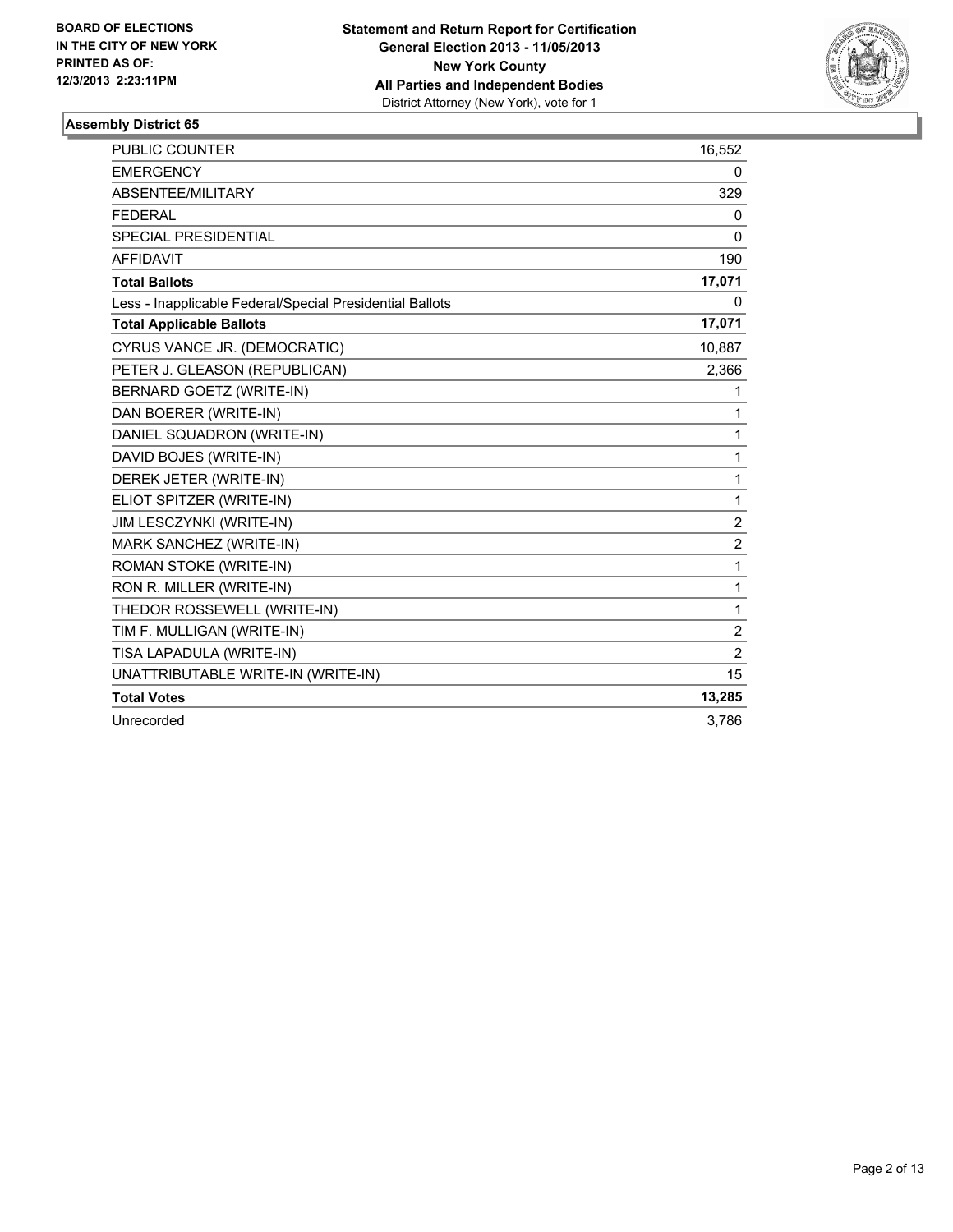

| <b>PUBLIC COUNTER</b>                                    | 22,232      |
|----------------------------------------------------------|-------------|
| <b>EMERGENCY</b>                                         | 1           |
| ABSENTEE/MILITARY                                        | 737         |
| <b>FEDERAL</b>                                           | 0           |
| SPECIAL PRESIDENTIAL                                     | 0           |
| <b>AFFIDAVIT</b>                                         | 236         |
| <b>Total Ballots</b>                                     | 23,206      |
| Less - Inapplicable Federal/Special Presidential Ballots | 0           |
| <b>Total Applicable Ballots</b>                          | 23,206      |
| CYRUS VANCE JR. (DEMOCRATIC)                             | 17,833      |
| PETER J. GLEASON (REPUBLICAN)                            | 2,994       |
| ANNE MILGRAN (WRITE-IN)                                  | 1           |
| ARRON PAGE (WRITE-IN)                                    | 1           |
| BRIAN DAVIDMOONEY (WRITE-IN)                             | 1           |
| CORNEL WEST (WRITE-IN)                                   | 1           |
| DANIEL BRIGHT (WRITE-IN)                                 | 1           |
| EDWARD SNOWED (WRITE-IN)                                 | 1           |
| EVAN KRUTOY (WRITE-IN)                                   | $\mathbf 1$ |
| <b>GREG LEDONNE (WRITE-IN)</b>                           | 1           |
| <b>JIM FOURATT (WRITE-IN)</b>                            | 1           |
| <b>KEN THOMPSON (WRITE-IN)</b>                           | 1           |
| KIMANI GREY (WRITE-IN)                                   | 1           |
| LESLIE C. SNYDER (WRITE-IN)                              | 2           |
| LUIS MARMAN (WRITE-IN)                                   | 1           |
| MERLIN MILLER (WRITE-IN)                                 | 1           |
| RICH ABRONG (WRITE-IN)                                   | 1           |
| ROBERT WALKER (WRITE-IN)                                 | 1           |
| RON PAUL (WRITE-IN)                                      | 1           |
| SHANE FERRER SHEEHY (WRITE-IN)                           | 1           |
| TOM SIRACUSE (WRITE-IN)                                  | 1           |
| UNATTRIBUTABLE WRITE-IN (WRITE-IN)                       | 13          |
| <b>Total Votes</b>                                       | 20,860      |
| Unrecorded                                               | 2,346       |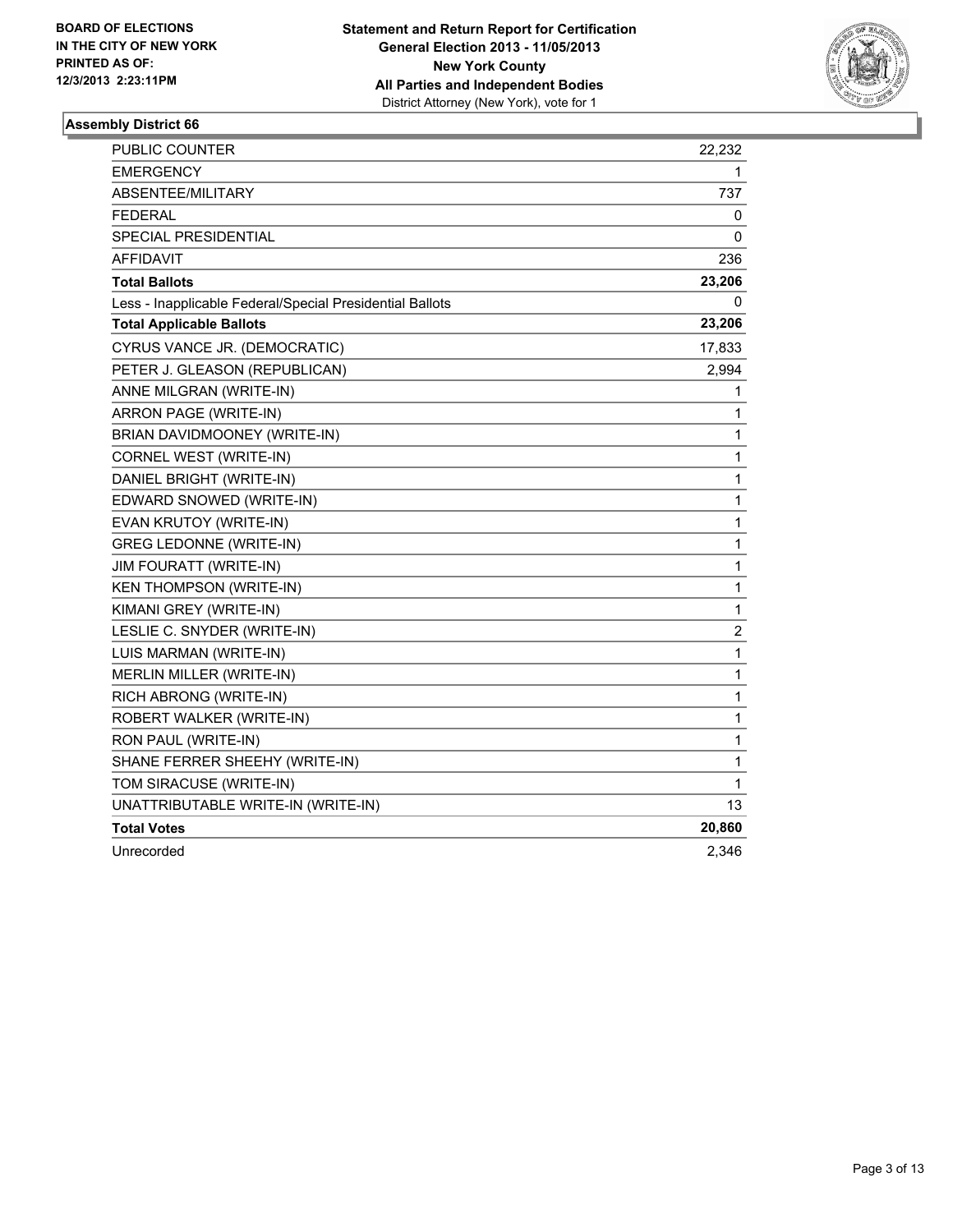

| <b>PUBLIC COUNTER</b>                                    | 27,496       |
|----------------------------------------------------------|--------------|
| <b>EMERGENCY</b>                                         | 0            |
| <b>ABSENTEE/MILITARY</b>                                 | 917          |
| <b>FEDERAL</b>                                           | 0            |
| SPECIAL PRESIDENTIAL                                     | 0            |
| <b>AFFIDAVIT</b>                                         | 277          |
| <b>Total Ballots</b>                                     | 28,690       |
| Less - Inapplicable Federal/Special Presidential Ballots | 0            |
| <b>Total Applicable Ballots</b>                          | 28,690       |
| CYRUS VANCE JR. (DEMOCRATIC)                             | 21,507       |
| PETER J. GLEASON (REPUBLICAN)                            | 4,274        |
| ALTON MADDOX (WRITE-IN)                                  | 1            |
| BILL CLINTON (WRITE-IN)                                  | 1            |
| DAN CASEMAN (WRITE-IN)                                   | 1            |
| DEREK ETTINGER (WRITE-IN)                                | 1            |
| EDWARD WIPPER (WRITE-IN)                                 | 1            |
| ELLIOT J. STAMLER (WRITE-IN)                             | 1            |
| <b>GREG NELL (WRITE-IN)</b>                              | $\mathbf 1$  |
| HARVEY DENT (WRITE-IN)                                   | 1            |
| INVY ASHA (WRITE-IN)                                     | 1            |
| JUSTIN MITCHELL (WRITE-IN)                               | 1            |
| KAREN GARGAMELLI (WRITE-IN)                              | 1            |
| LESLIE C. SNYDER (WRITE-IN)                              | 1            |
| LINDA FAIRSTEIN (WRITE-IN)                               | 1            |
| <b>MARK PICARD (WRITE-IN)</b>                            | 1            |
| RICHARD ATHORN (WRITE-IN)                                | 1            |
| SEAN BELL (WRITE-IN)                                     | 1            |
| SHIRA SCHEINDLIN (WRITE-IN)                              | $\mathbf{1}$ |
| SUSAN FINKEL (WRITE-IN)                                  | $\mathbf{1}$ |
| TIM MANION (WRITE-IN)                                    | 1            |
| UNATTRIBUTABLE WRITE-IN (WRITE-IN)                       | 5            |
| <b>Total Votes</b>                                       | 25,805       |
| Unrecorded                                               | 2,885        |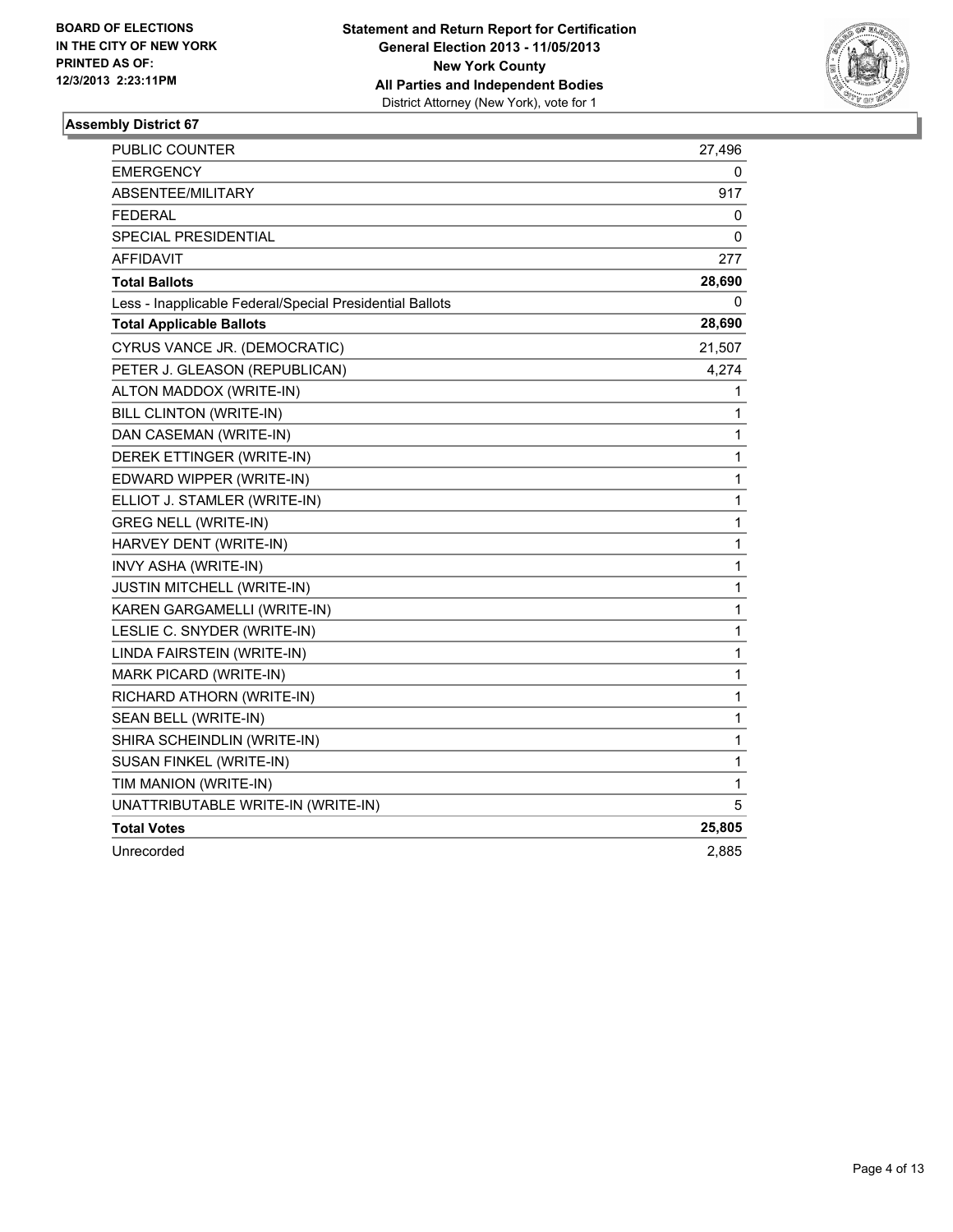

| <b>PUBLIC COUNTER</b>                                    | 17,450 |
|----------------------------------------------------------|--------|
| <b>EMERGENCY</b>                                         | 0      |
| ABSENTEE/MILITARY                                        | 400    |
| <b>FEDERAL</b>                                           | 0      |
| <b>SPECIAL PRESIDENTIAL</b>                              | 0      |
| <b>AFFIDAVIT</b>                                         | 268    |
| <b>Total Ballots</b>                                     | 18,118 |
| Less - Inapplicable Federal/Special Presidential Ballots | 0      |
| <b>Total Applicable Ballots</b>                          | 18,118 |
| CYRUS VANCE JR. (DEMOCRATIC)                             | 12,925 |
| PETER J. GLEASON (REPUBLICAN)                            | 1,397  |
| HERMOINE GRANGER (WRITE-IN)                              | 1      |
| MATT MORAN (WRITE-IN)                                    | 1      |
| ROYER WARSHAM (WRITE-IN)                                 | 1      |
| UNATTRIBUTABLE WRITE-IN (WRITE-IN)                       | 8      |
| <b>Total Votes</b>                                       | 14,333 |
| Unrecorded                                               | 3,785  |

| PUBLIC COUNTER                                           | 28,005       |
|----------------------------------------------------------|--------------|
| <b>EMERGENCY</b>                                         | 58           |
| ABSENTEE/MILITARY                                        | 910          |
| <b>FEDERAL</b>                                           | 0            |
| <b>SPECIAL PRESIDENTIAL</b>                              | $\mathbf{0}$ |
| <b>AFFIDAVIT</b>                                         | 323          |
| <b>Total Ballots</b>                                     | 29,296       |
| Less - Inapplicable Federal/Special Presidential Ballots | 0            |
| <b>Total Applicable Ballots</b>                          | 29,296       |
| CYRUS VANCE JR. (DEMOCRATIC)                             | 22,932       |
| PETER J. GLEASON (REPUBLICAN)                            | 2,550        |
| ALTON H MADDOX (WRITE-IN)                                | 1            |
| CHRISTOPHER RIANO (WRITE-IN)                             | 1            |
| DANIEL ARSHACK (WRITE-IN)                                | 1            |
| DANIEL GARCIA (WRITE-IN)                                 | 1            |
| DAVID COLGAN (WRITE-IN)                                  | 1            |
| HAMILTON BURGER (WRITE-IN)                               | 1            |
| JOHN AROUTIOUNIAN (WRITE-IN)                             | 1            |
| JOHN TEST (WRITE-IN)                                     | 1            |
| KENNETH THOMPSON (WRITE-IN)                              | 1            |
| LINDSAY BOYD (WRITE-IN)                                  | 1            |
| LUIS TEJADA (WRITE-IN)                                   | 1            |
| MARK IZERAN (WRITE-IN)                                   | 1            |
| RICH A BOAR (WRITE-IN)                                   | 1            |
| RON RUBY (WRITE-IN)                                      | 1            |
| UNATTRIBUTABLE WRITE-IN (WRITE-IN)                       | 11           |
| <b>Total Votes</b>                                       | 25,507       |
| Unrecorded                                               | 3,789        |
|                                                          |              |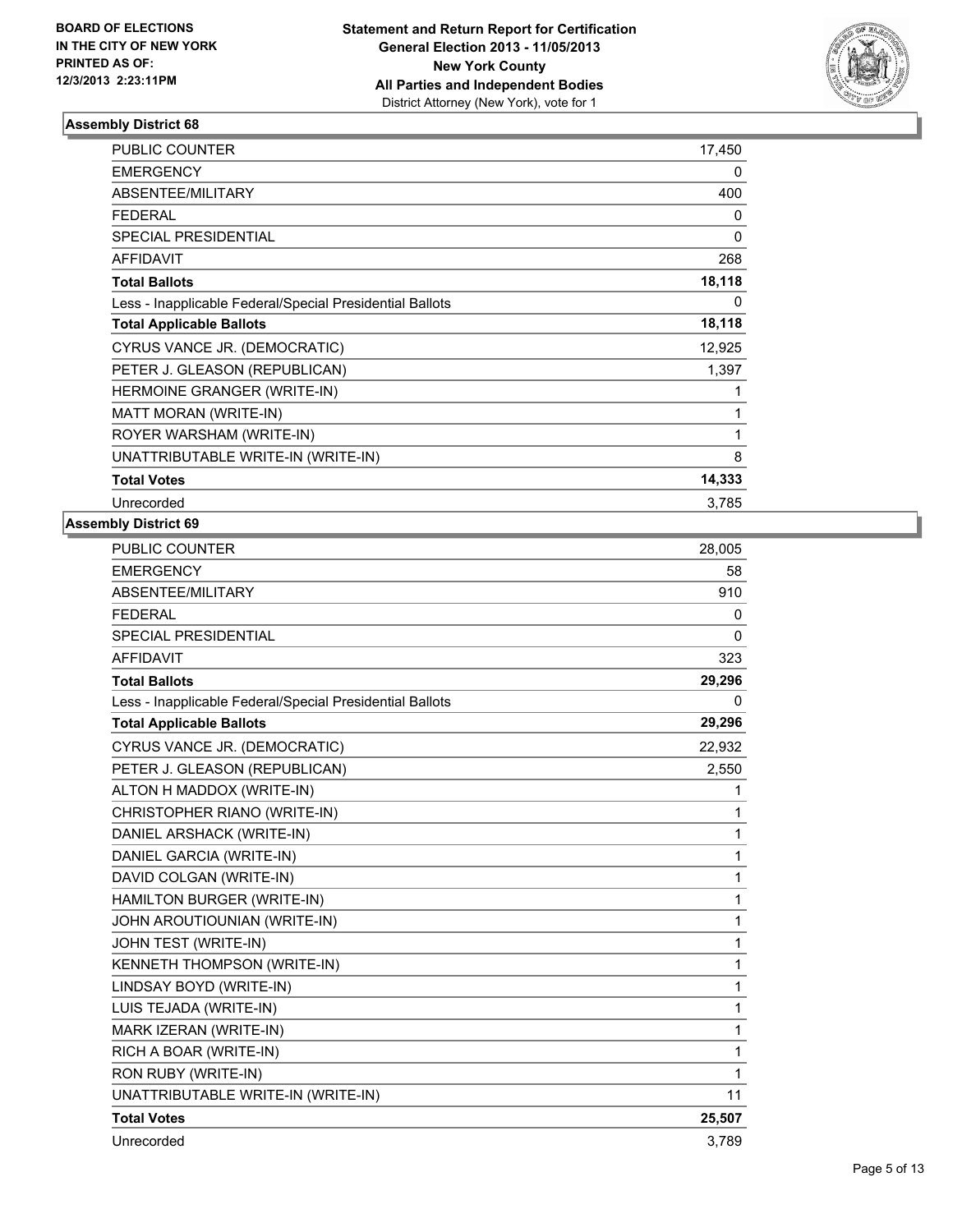

| <b>PUBLIC COUNTER</b>                                    | 21,374         |
|----------------------------------------------------------|----------------|
| <b>EMERGENCY</b>                                         | 6              |
| ABSENTEE/MILITARY                                        | 621            |
| <b>FEDERAL</b>                                           | 0              |
| <b>SPECIAL PRESIDENTIAL</b>                              | $\mathbf{0}$   |
| <b>AFFIDAVIT</b>                                         | 329            |
| <b>Total Ballots</b>                                     | 22,330         |
| Less - Inapplicable Federal/Special Presidential Ballots | 0              |
| <b>Total Applicable Ballots</b>                          | 22,330         |
| CYRUS VANCE JR. (DEMOCRATIC)                             | 17,520         |
| PETER J. GLEASON (REPUBLICAN)                            | 743            |
| ATTOCUS FITCH (WRITE-IN)                                 | 1              |
| BEBIN DOUGLAS (WRITE-IN)                                 | 1              |
| CALVIN SOLOMAN (WRITE-IN)                                | 1              |
| DONI RODRIQUIZ (WRITE-IN)                                | 1              |
| ERIC POULOS (WRITE-IN)                                   | $\mathbf{1}$   |
| ERIN SWEENEY (WRITE-IN)                                  | $\mathbf{1}$   |
| JEAN DAVIS (WRITE-IN)                                    | $\mathbf{1}$   |
| JELEESA MYERS (WRITE-IN)                                 | $\mathbf{1}$   |
| <b>JOSE PADILLA (WRITE-IN)</b>                           | 2              |
| MICHAEL WARREN (WRITE-IN)                                | $\mathbf{1}$   |
| MILEY CYRUS (WRITE-IN)                                   | $\overline{c}$ |
| NORMAN SIEGEL (WRITE-IN)                                 | 1              |
| PETER JONES (WRITE-IN)                                   | $\mathbf{1}$   |
| RICHARD ABORN (WRITE-IN)                                 | $\overline{2}$ |
| UNATTRIBUTABLE WRITE-IN (WRITE-IN)                       | 15             |
| <b>VICKI RICHMAN (WRITE-IN)</b>                          | 1              |
| <b>Total Votes</b>                                       | 18,296         |
| Unrecorded                                               | 4,034          |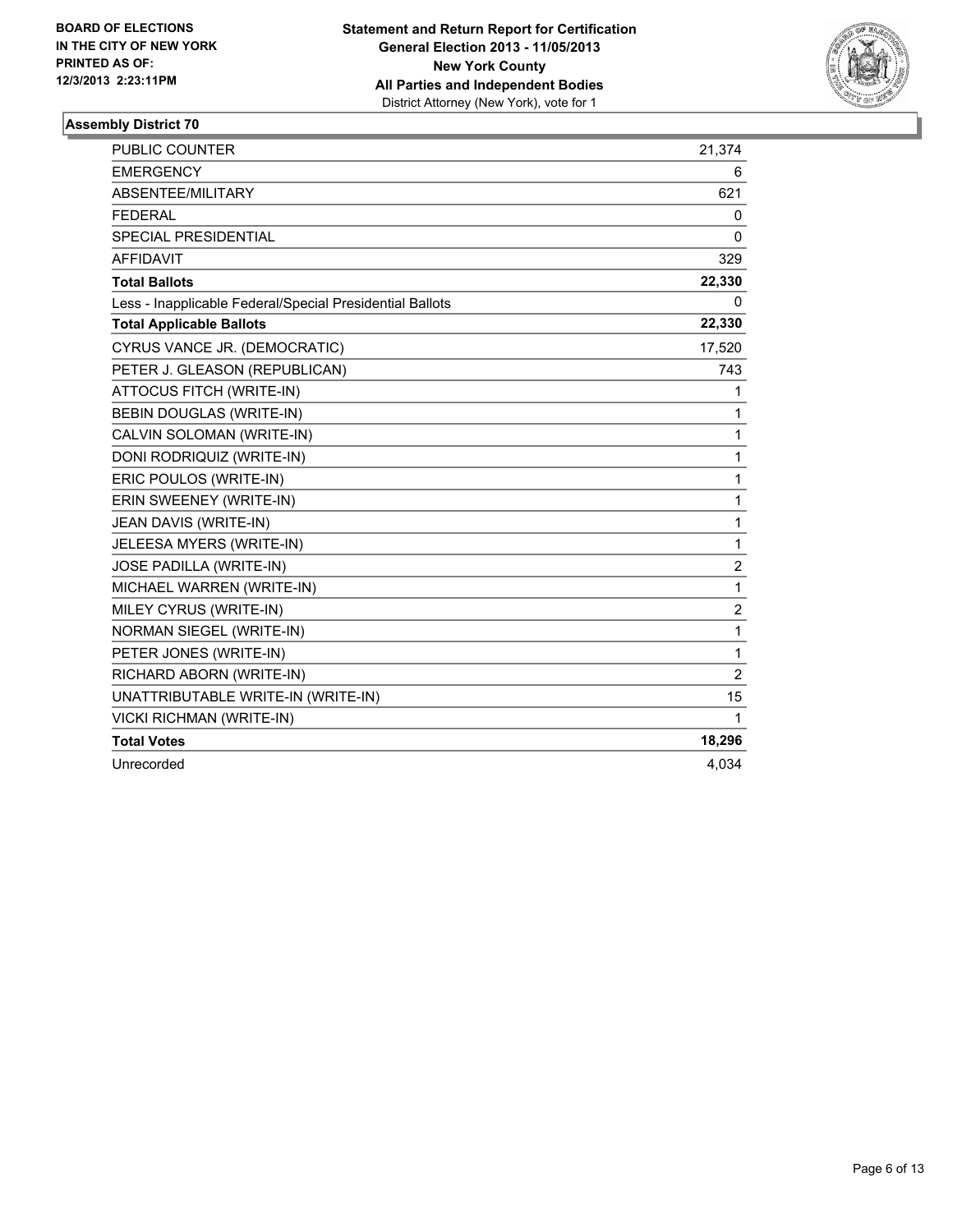

| PUBLIC COUNTER                                           | 20,420         |
|----------------------------------------------------------|----------------|
| <b>EMERGENCY</b>                                         | 0              |
| ABSENTEE/MILITARY                                        | 494            |
| <b>FEDERAL</b>                                           | 0              |
| <b>SPECIAL PRESIDENTIAL</b>                              | $\mathbf{0}$   |
| <b>AFFIDAVIT</b>                                         | 275            |
| <b>Total Ballots</b>                                     | 21,189         |
| Less - Inapplicable Federal/Special Presidential Ballots | 0              |
| <b>Total Applicable Ballots</b>                          | 21,189         |
| CYRUS VANCE JR. (DEMOCRATIC)                             | 15,909         |
| PETER J. GLEASON (REPUBLICAN)                            | 1,136          |
| CARLOS SANTIAGO (WRITE-IN)                               | 1              |
| CHRISTINE MILLER (WRITE-IN)                              | 1              |
| JOHN TEST (WRITE-IN)                                     | 1              |
| LAYLA FARMER (WRITE-IN)                                  | 1              |
| LUIS TEJADA (WRITE-IN)                                   | $\overline{2}$ |
| LYNDON JOHNSON (WRITE-IN)                                | 1              |
| NEER ASHERIE (WRITE-IN)                                  | 1              |
| UNATTRIBUTABLE WRITE-IN (WRITE-IN)                       | $\overline{7}$ |
| VANESSA PFAFF (WRITE-IN)                                 | 1              |
| <b>Total Votes</b>                                       | 17,061         |
| Unrecorded                                               | 4.128          |

| <b>PUBLIC COUNTER</b>                                    | 16,145 |
|----------------------------------------------------------|--------|
| <b>EMERGENCY</b>                                         | 0      |
| ABSENTEE/MILITARY                                        | 228    |
| <b>FEDERAL</b>                                           | 0      |
| <b>SPECIAL PRESIDENTIAL</b>                              | 0      |
| <b>AFFIDAVIT</b>                                         | 251    |
| <b>Total Ballots</b>                                     | 16,624 |
| Less - Inapplicable Federal/Special Presidential Ballots | 0      |
| <b>Total Applicable Ballots</b>                          | 16,624 |
| CYRUS VANCE JR. (DEMOCRATIC)                             | 11,667 |
| PETER J. GLEASON (REPUBLICAN)                            | 1,057  |
| ALFRED NEWMAN (WRITE-IN)                                 | 1      |
| AMALUAHA BOOTH (WRITE-IN)                                | 1      |
| ELIOT SPITZER (WRITE-IN)                                 | 1      |
| JACK MCCOY (WRITE-IN)                                    | 1      |
| RICHARD ABORN (WRITE-IN)                                 | 1      |
| UNATTRIBUTABLE WRITE-IN (WRITE-IN)                       | 13     |
| <b>Total Votes</b>                                       | 12,742 |
| Unrecorded                                               | 3,882  |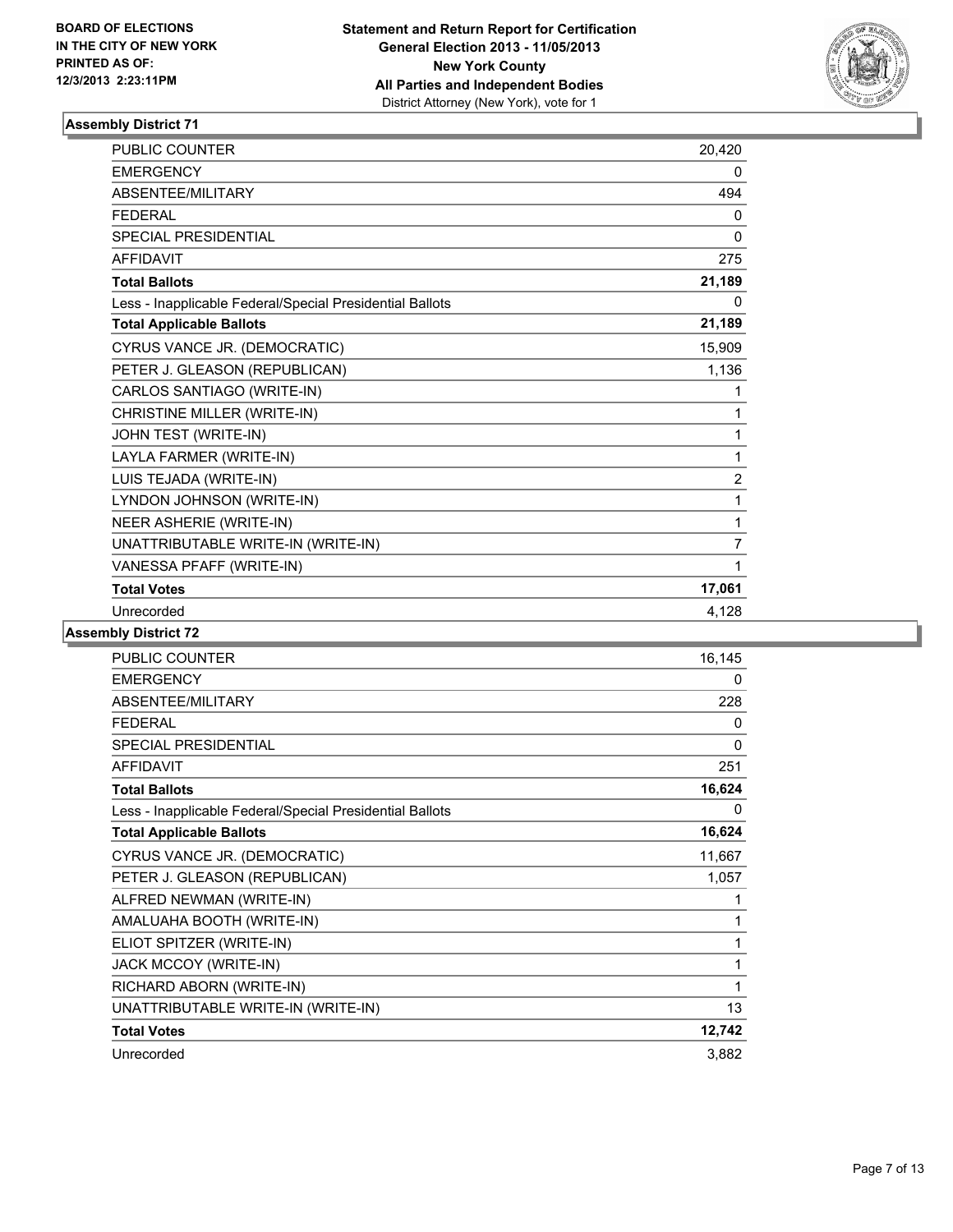

| <b>PUBLIC COUNTER</b>                                    | 26,162 |
|----------------------------------------------------------|--------|
| <b>EMERGENCY</b>                                         | 0      |
| ABSENTEE/MILITARY                                        | 1,188  |
| <b>FEDERAL</b>                                           | 0      |
| <b>SPECIAL PRESIDENTIAL</b>                              | 0      |
| <b>AFFIDAVIT</b>                                         | 284    |
| <b>Total Ballots</b>                                     | 27,634 |
| Less - Inapplicable Federal/Special Presidential Ballots | 0      |
| <b>Total Applicable Ballots</b>                          | 27,634 |
| CYRUS VANCE JR. (DEMOCRATIC)                             | 17,460 |
| PETER J. GLEASON (REPUBLICAN)                            | 7,701  |
| ANDREW MERCER (WRITE-IN)                                 | 1      |
| BEN DELL (WRITE-IN)                                      | 1      |
| CHARLES HYNES (WRITE-IN)                                 | 1      |
| DAVID CASAVIS (WRITE-IN)                                 | 1      |
| GLEN N. GREENWALD (WRITE-IN)                             | 1      |
| PETER NEGER (WRITE-IN)                                   | 1      |
| UNATTRIBUTABLE WRITE-IN (WRITE-IN)                       | 7      |
| <b>Total Votes</b>                                       | 25,174 |
| Unrecorded                                               | 2,460  |

| <b>PUBLIC COUNTER</b>                                    | 21,291 |
|----------------------------------------------------------|--------|
| <b>EMERGENCY</b>                                         | 429    |
| <b>ABSENTEE/MILITARY</b>                                 | 614    |
| <b>FEDERAL</b>                                           | 0      |
| <b>SPECIAL PRESIDENTIAL</b>                              | 0      |
| <b>AFFIDAVIT</b>                                         | 190    |
| <b>Total Ballots</b>                                     | 22,524 |
| Less - Inapplicable Federal/Special Presidential Ballots | 0      |
| <b>Total Applicable Ballots</b>                          | 22,524 |
| CYRUS VANCE JR. (DEMOCRATIC)                             | 16,012 |
| PETER J. GLEASON (REPUBLICAN)                            | 3,362  |
| <b>BOBBY KOHN (WRITE-IN)</b>                             | 1      |
| CAROLYN CONORSOY (WRITE-IN)                              | 1      |
| CYNUS KANEJR (WRITE-IN)                                  | 1      |
| DAVE ABRANY (WRITE-IN)                                   | 1      |
| KIRBY F. PAYNE (WRITE-IN)                                | 1      |
| LISA BERKS (WRITE-IN)                                    | 1      |
| RUTH CASSEL (WRITE-IN)                                   | 1      |
| UNATTRIBUTABLE WRITE-IN (WRITE-IN)                       | 9      |
| <b>Total Votes</b>                                       | 19,390 |
| Unrecorded                                               | 3,134  |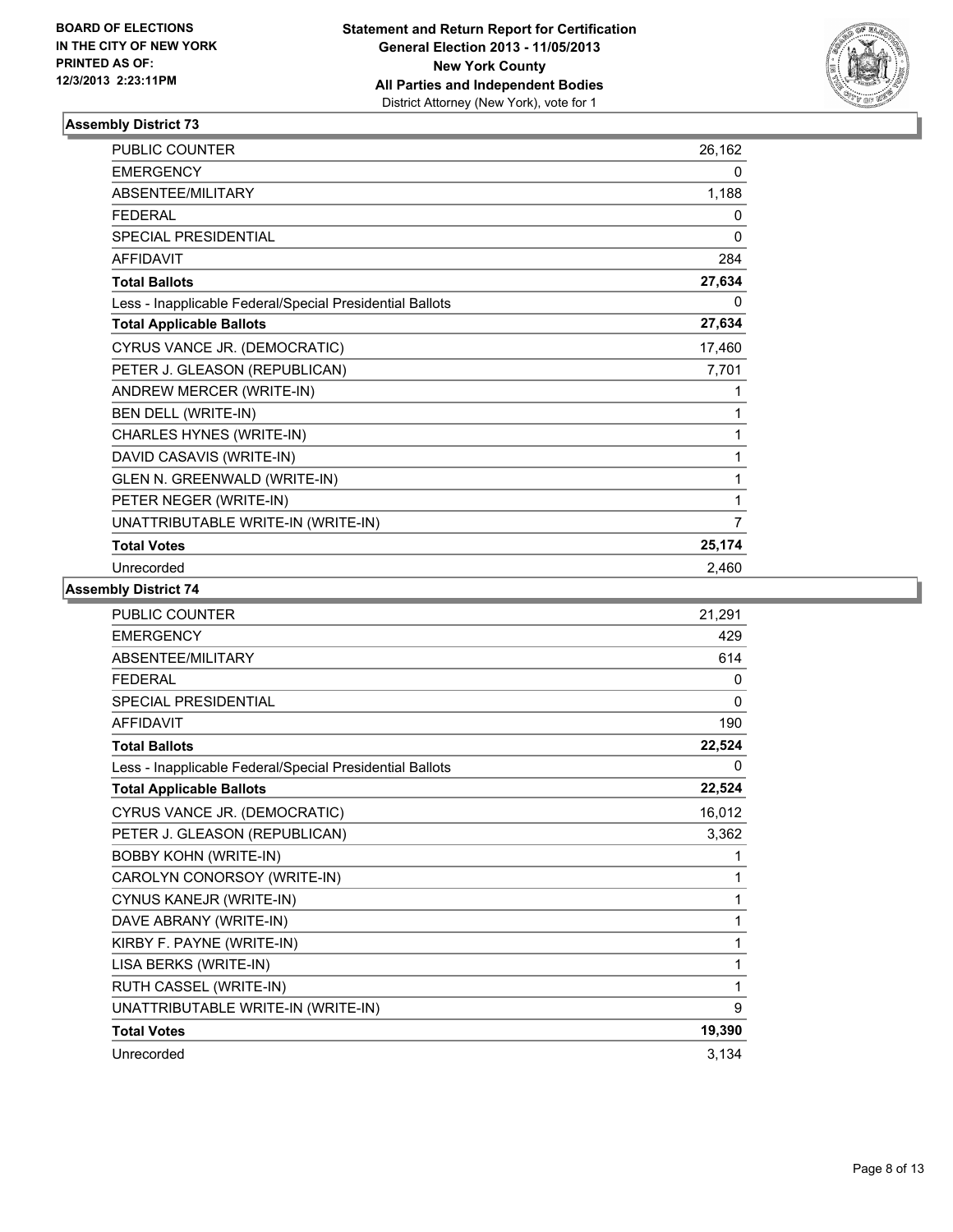

| <b>PUBLIC COUNTER</b>                                    | 21,536         |
|----------------------------------------------------------|----------------|
| <b>EMERGENCY</b>                                         | 0              |
| ABSENTEE/MILITARY                                        | 712            |
| <b>FEDERAL</b>                                           | 0              |
| <b>SPECIAL PRESIDENTIAL</b>                              | 0              |
| <b>AFFIDAVIT</b>                                         | 248            |
| <b>Total Ballots</b>                                     | 22,496         |
| Less - Inapplicable Federal/Special Presidential Ballots | 0              |
| <b>Total Applicable Ballots</b>                          | 22,496         |
| CYRUS VANCE JR. (DEMOCRATIC)                             | 16,813         |
| PETER J. GLEASON (REPUBLICAN)                            | 3,193          |
| DANIEL LEITER (WRITE-IN)                                 | 1              |
| ELISA JORDAN (WRITE-IN)                                  | 1              |
| FIDEL CASTRO (WRITE-IN)                                  | 1              |
| JADA WASHINGTON (WRITE-IN)                               | 1              |
| KATE BARNHART (WRITE-IN)                                 | $\overline{2}$ |
| KOFI OUTLAW (WRITE-IN)                                   | 1              |
| LARRY BUSCHING (WRITE-IN)                                | 1              |
| RICHARD E. STONE (WRITE-IN)                              | 1              |
| UNATTRIBUTABLE WRITE-IN (WRITE-IN)                       | 10             |
| ZITARA ABORN (WRITE-IN)                                  | 1              |
| <b>Total Votes</b>                                       | 20,026         |
| Unrecorded                                               | 2,470          |

| <b>PUBLIC COUNTER</b>                                    | 25,170 |
|----------------------------------------------------------|--------|
| <b>EMERGENCY</b>                                         | 1      |
| ABSENTEE/MILITARY                                        | 843    |
| <b>FEDERAL</b>                                           | 0      |
| <b>SPECIAL PRESIDENTIAL</b>                              | 0      |
| <b>AFFIDAVIT</b>                                         | 282    |
| <b>Total Ballots</b>                                     | 26,296 |
| Less - Inapplicable Federal/Special Presidential Ballots | 0      |
| <b>Total Applicable Ballots</b>                          | 26,296 |
| CYRUS VANCE JR. (DEMOCRATIC)                             | 16,997 |
| PETER J. GLEASON (REPUBLICAN)                            | 6,463  |
| <b>ASSATA SHAKUR (WRITE-IN)</b>                          | 1      |
| BILL CLINTON (WRITE-IN)                                  | 1      |
| HELENE JNANE (WRITE-IN)                                  | 1      |
| STEPHEN P POKART (WRITE-IN)                              | 1      |
| UNATTRIBUTABLE WRITE-IN (WRITE-IN)                       | 6      |
| <b>Total Votes</b>                                       | 23,470 |
| Unrecorded                                               | 2,826  |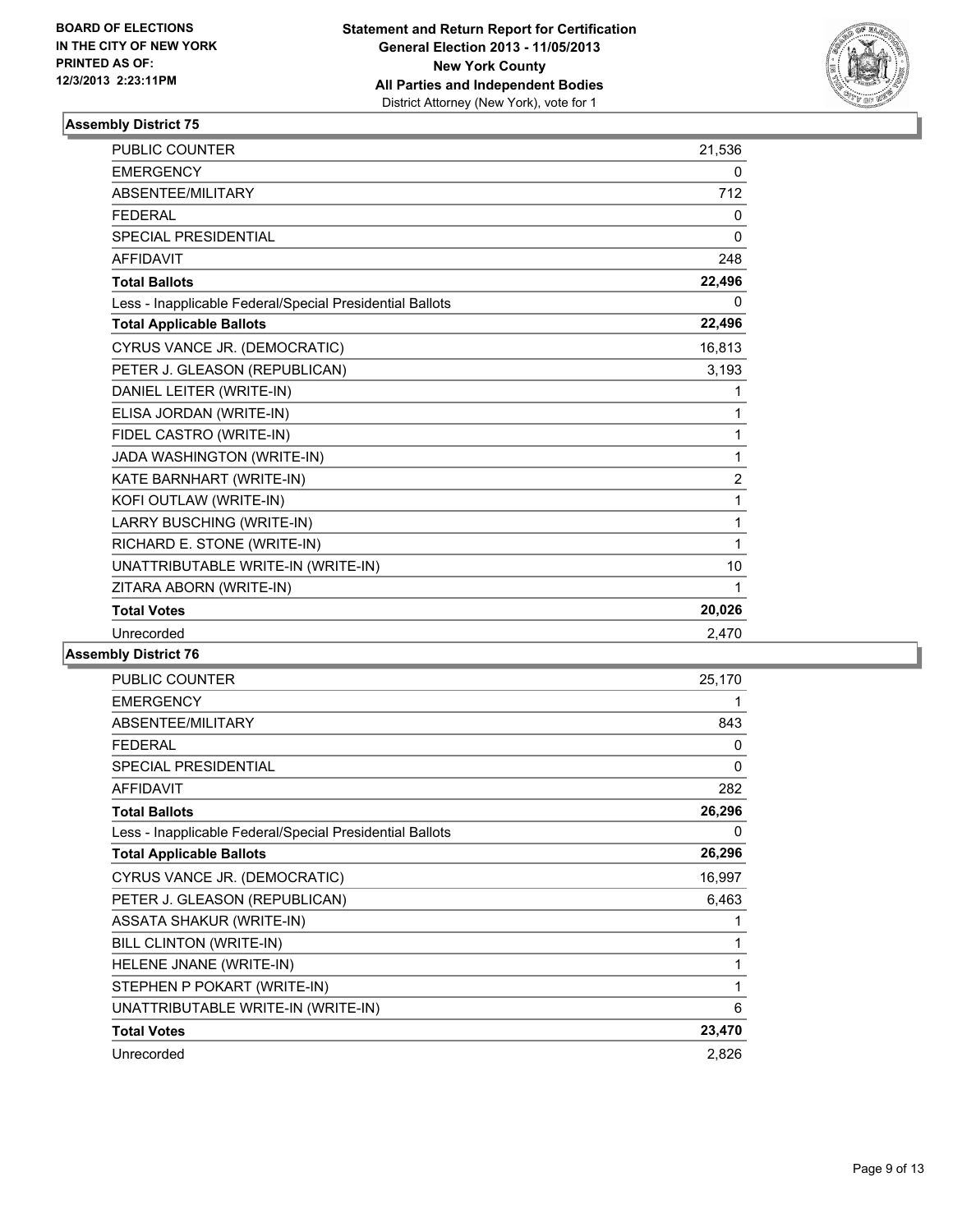

### **Total for District Attorney (New York) - New York County**

| <b>PUBLIC COUNTER</b>                                    | 263,833 |
|----------------------------------------------------------|---------|
| <b>EMERGENCY</b>                                         | 495     |
| ABSENTEE/MILITARY                                        | 7,993   |
| <b>FEDERAL</b>                                           | 0       |
| <b>SPECIAL PRESIDENTIAL</b>                              | 0       |
| AFFIDAVIT                                                | 3,153   |
| <b>Total Ballots</b>                                     | 275,474 |
| Less - Inapplicable Federal/Special Presidential Ballots | 0       |
| <b>Total Applicable Ballots</b>                          | 275,474 |
| CYRUS VANCE JR. (DEMOCRATIC)                             | 198,462 |
| PETER J. GLEASON (REPUBLICAN)                            | 37,236  |
| ALFRED NEWMAN (WRITE-IN)                                 | 1       |
| ALTON H MADDOX (WRITE-IN)                                | 1       |
| ALTON MADDOX (WRITE-IN)                                  | 1       |
| AMALUAHA BOOTH (WRITE-IN)                                | 1       |
| ANDREW MERCER (WRITE-IN)                                 | 1       |
| ANNE MILGRAN (WRITE-IN)                                  | 1       |
| ARRON PAGE (WRITE-IN)                                    | 1       |
| <b>ASSATA SHAKUR (WRITE-IN)</b>                          | 1       |
| ATTOCUS FITCH (WRITE-IN)                                 | 1       |
| BEBIN DOUGLAS (WRITE-IN)                                 | 1       |
| BEN DELL (WRITE-IN)                                      | 1       |
| BERNARD GOETZ (WRITE-IN)                                 | 1       |
| BILL CLINTON (WRITE-IN)                                  | 2       |
| <b>BOBBY KOHN (WRITE-IN)</b>                             | 1       |
| BRIAN DAVIDMOONEY (WRITE-IN)                             | 1       |
| CALVIN SOLOMAN (WRITE-IN)                                | 1       |
| CARLOS SANTIAGO (WRITE-IN)                               | 1       |
| CAROLYN CONORSOY (WRITE-IN)                              | 1       |
| CHARLES HYNES (WRITE-IN)                                 | 1       |
| CHRISTINE MILLER (WRITE-IN)                              | 1       |
| CHRISTOPHER RIANO (WRITE-IN)                             | 1       |
| CORNEL WEST (WRITE-IN)                                   | 1       |
| CYNUS KANEJR (WRITE-IN)                                  | 1       |
| DAN BOERER (WRITE-IN)                                    | 1       |
| DAN CASEMAN (WRITE-IN)                                   | 1       |
| DANIEL ARSHACK (WRITE-IN)                                | 1       |
| DANIEL BRIGHT (WRITE-IN)                                 | 1       |
| DANIEL GARCIA (WRITE-IN)                                 | 1       |
| DANIEL LEITER (WRITE-IN)                                 | 1       |
| DANIEL SQUADRON (WRITE-IN)                               | 1       |
| DAVE ABRANY (WRITE-IN)                                   | 1       |
| DAVID BOJES (WRITE-IN)                                   | 1       |
| DAVID CASAVIS (WRITE-IN)                                 | 1       |
| DAVID COLGAN (WRITE-IN)                                  | 1       |
| DEREK ETTINGER (WRITE-IN)                                | 1       |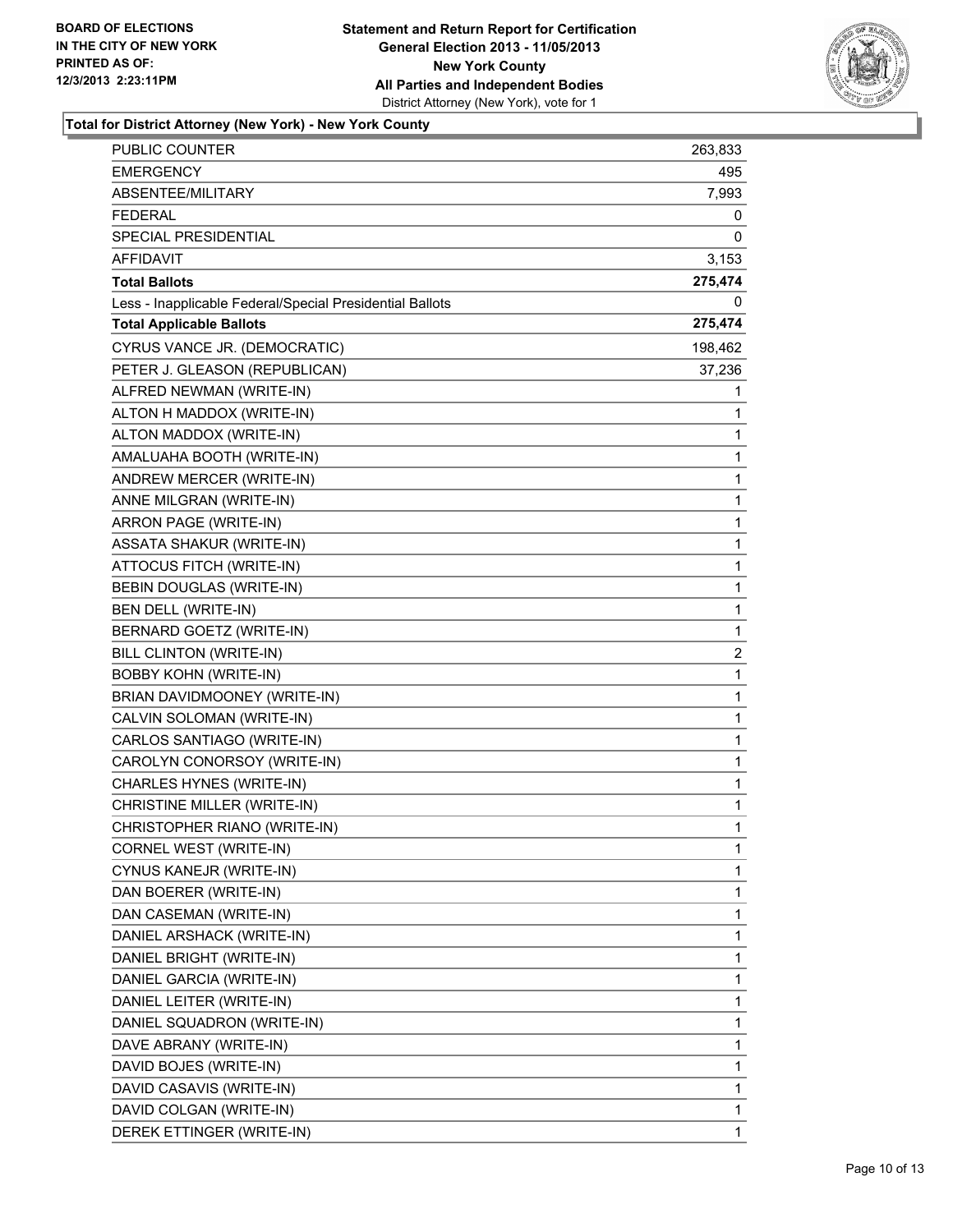

#### **Total for District Attorney (New York) - New York County**

| DEREK JETER (WRITE-IN)            | 1 |
|-----------------------------------|---|
| DONI RODRIQUIZ (WRITE-IN)         | 1 |
| EDWARD SNOWED (WRITE-IN)          | 1 |
| EDWARD WIPPER (WRITE-IN)          | 1 |
| ELIOT SPITZER (WRITE-IN)          | 2 |
| ELISA JORDAN (WRITE-IN)           | 1 |
| ELLIOT J. STAMLER (WRITE-IN)      | 1 |
| ERIC POULOS (WRITE-IN)            | 1 |
| ERIN SWEENEY (WRITE-IN)           | 1 |
| EVAN KRUTOY (WRITE-IN)            | 1 |
| FIDEL CASTRO (WRITE-IN)           | 1 |
| GLEN N. GREENWALD (WRITE-IN)      | 1 |
| <b>GREG LEDONNE (WRITE-IN)</b>    | 1 |
| <b>GREG NELL (WRITE-IN)</b>       | 1 |
| HAMILTON BURGER (WRITE-IN)        | 1 |
| HARVEY DENT (WRITE-IN)            | 1 |
| HELENE JNANE (WRITE-IN)           | 1 |
| HERMOINE GRANGER (WRITE-IN)       | 1 |
| INVY ASHA (WRITE-IN)              | 1 |
| JACK MCCOY (WRITE-IN)             | 1 |
| JADA WASHINGTON (WRITE-IN)        | 1 |
| JEAN DAVIS (WRITE-IN)             | 1 |
| JELEESA MYERS (WRITE-IN)          | 1 |
| JIM FOURATT (WRITE-IN)            | 1 |
| JIM LESCZYNKI (WRITE-IN)          | 2 |
| JOHN AROUTIOUNIAN (WRITE-IN)      | 1 |
| JOHN TEST (WRITE-IN)              | 2 |
| JOSE PADILLA (WRITE-IN)           | 2 |
| <b>JUSTIN MITCHELL (WRITE-IN)</b> | 1 |
| KAREN GARGAMELLI (WRITE-IN)       | 1 |
| KATE BARNHART (WRITE-IN)          | 2 |
| <b>KEN THOMPSON (WRITE-IN)</b>    | 1 |
| KENNETH THOMPSON (WRITE-IN)       | 1 |
| KIMANI GREY (WRITE-IN)            | 1 |
| KIRBY F. PAYNE (WRITE-IN)         | 1 |
| KOFI OUTLAW (WRITE-IN)            | 1 |
| LARRY BUSCHING (WRITE-IN)         | 1 |
| LAYLA FARMER (WRITE-IN)           | 1 |
| LESLIE C. SNYDER (WRITE-IN)       | 3 |
| LINDA FAIRSTEIN (WRITE-IN)        | 1 |
| LINDSAY BOYD (WRITE-IN)           | 1 |
| LISA BERKS (WRITE-IN)             | 1 |
| LUIS MARMAN (WRITE-IN)            | 1 |
| LUIS TEJADA (WRITE-IN)            | 3 |
| LYNDON JOHNSON (WRITE-IN)         |   |
|                                   | 1 |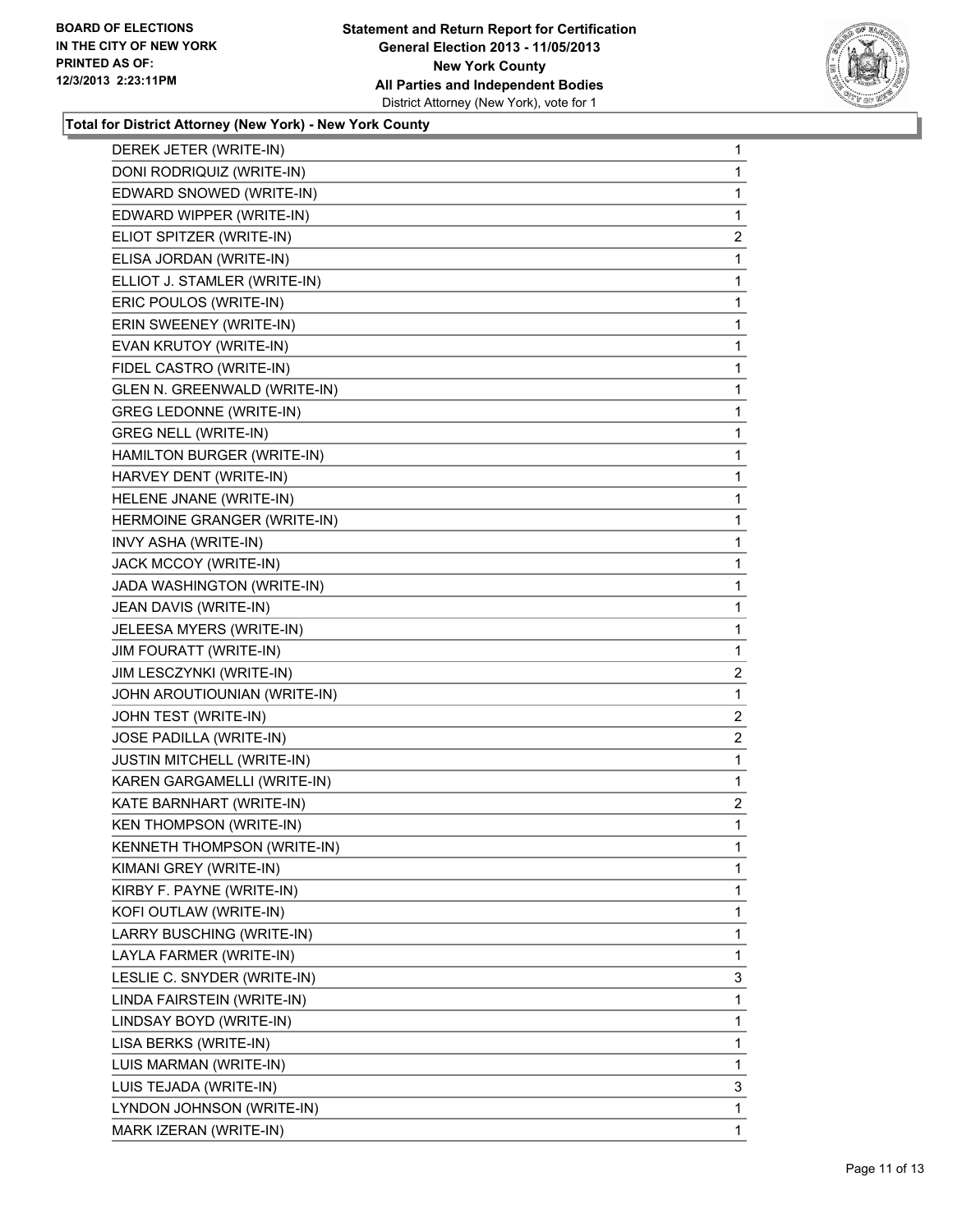

#### **Total for District Attorney (New York) - New York County**

| MARK PICARD (WRITE-IN)             | 1            |
|------------------------------------|--------------|
| MARK SANCHEZ (WRITE-IN)            | 2            |
| MATT MORAN (WRITE-IN)              | 1            |
| MERLIN MILLER (WRITE-IN)           | 1            |
| MICHAEL WARREN (WRITE-IN)          | 1            |
| MILEY CYRUS (WRITE-IN)             | $\mathbf{2}$ |
| NEER ASHERIE (WRITE-IN)            | 1            |
| NORMAN SIEGEL (WRITE-IN)           | 1            |
| PETER JONES (WRITE-IN)             | 1            |
| PETER NEGER (WRITE-IN)             | 1            |
| RICH A BOAR (WRITE-IN)             | 1            |
| RICH ABRONG (WRITE-IN)             | 1            |
| RICHARD ABORN (WRITE-IN)           | 3            |
| RICHARD ATHORN (WRITE-IN)          | 1            |
| RICHARD E. STONE (WRITE-IN)        | 1            |
| ROBERT WALKER (WRITE-IN)           | 1            |
| ROMAN STOKE (WRITE-IN)             | 1            |
| RON PAUL (WRITE-IN)                | 1            |
| RON R. MILLER (WRITE-IN)           | 1            |
| RON RUBY (WRITE-IN)                | 1            |
| ROYER WARSHAM (WRITE-IN)           | 1            |
| RUTH CASSEL (WRITE-IN)             | 1            |
| SEAN BELL (WRITE-IN)               | 1            |
| SHANE FERRER SHEEHY (WRITE-IN)     | 1            |
| SHIRA SCHEINDLIN (WRITE-IN)        | 1            |
| STEPHEN P POKART (WRITE-IN)        | 1            |
| SUSAN FINKEL (WRITE-IN)            | 1            |
| THEDOR ROSSEWELL (WRITE-IN)        | 1            |
| TIM F. MULLIGAN (WRITE-IN)         | 2            |
| TIM MANION (WRITE-IN)              | 1            |
| TISA LAPADULA (WRITE-IN)           | 2            |
| TOM SIRACUSE (WRITE-IN)            | 1            |
| UNATTRIBUTABLE WRITE-IN (WRITE-IN) | 119          |
| VANESSA PFAFF (WRITE-IN)           | 1            |
| VICKI RICHMAN (WRITE-IN)           | 1            |
| ZITARA ABORN (WRITE-IN)            | 1            |
| <b>Total Votes</b>                 | 235,949      |
| Unrecorded                         | 39,525       |